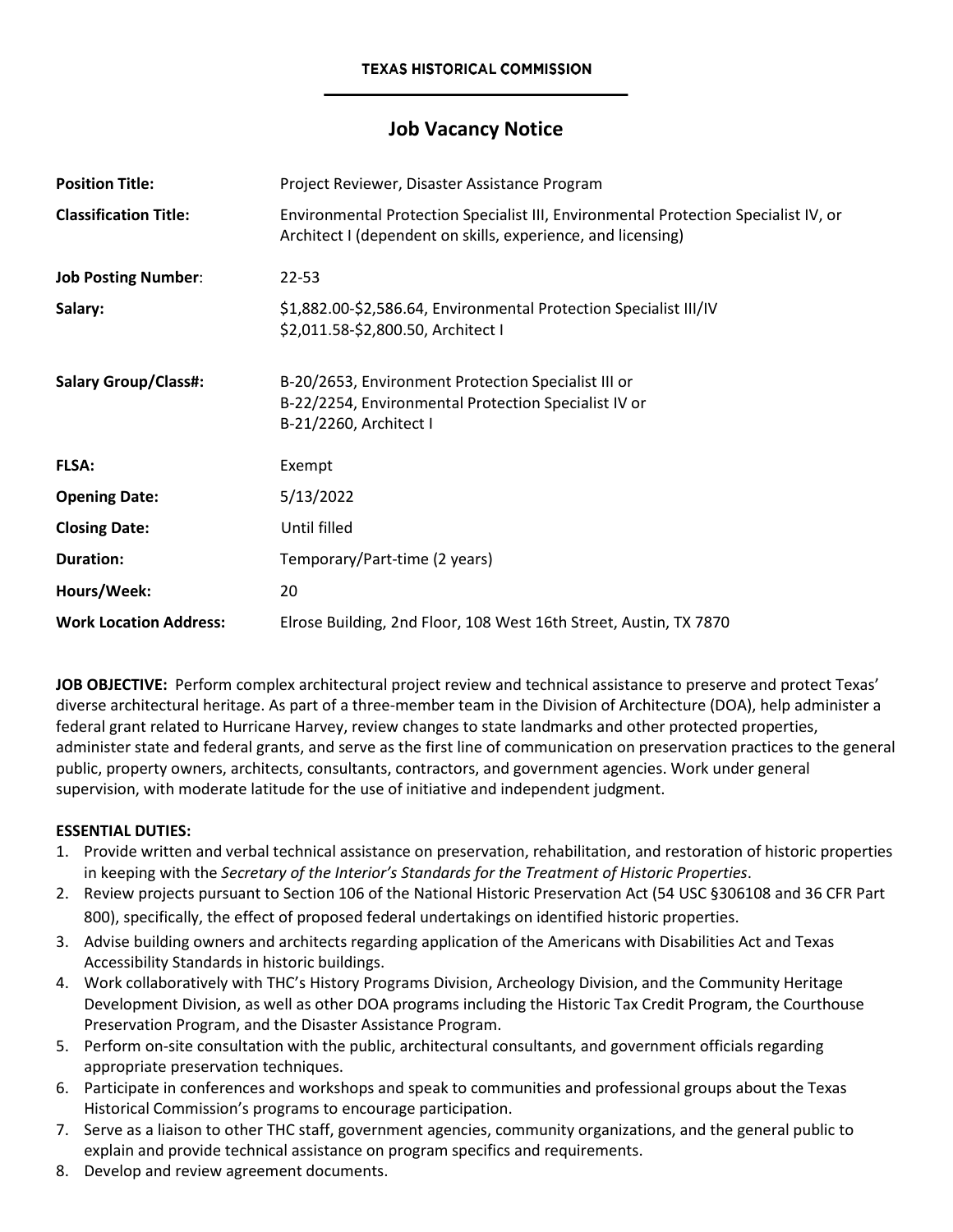- 9. Assist in the collection, organization, analysis, and/or preparation of materials in response to requests for program and project-specific information and reports.
- 10. Assist in developing and updating agency website, submitting social media content, and writing agency or outside publications.
- 11. Adhere to established work schedule with regular attendance.
- 12. Follow all THC safety guidelines/procedures and ethics requirements.

# **NON-ESSENTIAL DUTIES:**

13. Perform other duties as assigned.

### **QUALIFICATIONS/REQUIREMENTS (The application must specifically state how each of the following qualifications are met):**

- Master's degree in historic preservation, architecture, architectural history, or a closely related field; or a professional architecture degree (Bachelor or Master of Architecture) from a National Architectural Accreditation Board (NAAB) accredited college or university (or a comparable internationally- accredited professional architecture degree) with coursework in historic preservation;
- Minimum two years of professional work experience on historic preservation projects in the private or public sector, for a preservation non-profit organization or for a university program;
- Meet the Secretary of the Interior's Historic Preservation Professional Qualifications Standards in History, Architectural History, or Historic Architecture;
- Experience with architectural procedures, including in-depth application of the *Secretary of the Interior's Standards for the Treatment of Historic Properties*;
- Experience working directly with architects and/or property owners to develop treatment recommendations, monitor activities and execute historic preservation projects;
- Demonstrated public speaking and writing skills;
- Valid driver's license, acceptable driving record, and ability to drive a state vehicle; and
- Availability to travel up to the required 20% of the work period.

# **PREFER:**

- Experience providing and preparing technical information, architectural plans, specifications, and/or reports for historic preservation projects;
- Regulatory project review experience related to the National Historic Preservation Act, applicable state laws or local preservation ordinances;
- Experience in regulatory review related to easement monitoring and management;
- Experience in records management for large programs or organizations; and,
- Experience utilizing geographic information systems (GIS).

# **KNOWLEDGE, SKILLS, AND ABILITIES:**

- Knowledge of architectural principles, techniques, and procedures;
- Knowledge of historic and modern building materials and construction methods;
- Knowledge of state and federal laws related to historic preservation;
- Knowledge of building codes, accessible design, and sustainability;
- Skill in interpreting architectural construction drawings and specifications;
- Skill in providing excellent customer service to both internal and external customers;
- Skill in operating a personal computer with word processing, database, and spreadsheet software;
- Ability to gather, assemble, correlate, and analyze facts;
- Ability to work effectively under pressure and meet strict deadlines while maintaining extreme attention to detail;
- Ability to explain complex issues in a clear and concise manner through written and verbal communication;
- Ability to analyze problems, evaluate alternatives, and recommend effective solutions;
- Ability to adapt successfully to change, while continuing to deliver quality results in a timely manner;
- Ability to plan, organize and work independently, within the framework of a diverse team environment with cooperative decision-making;